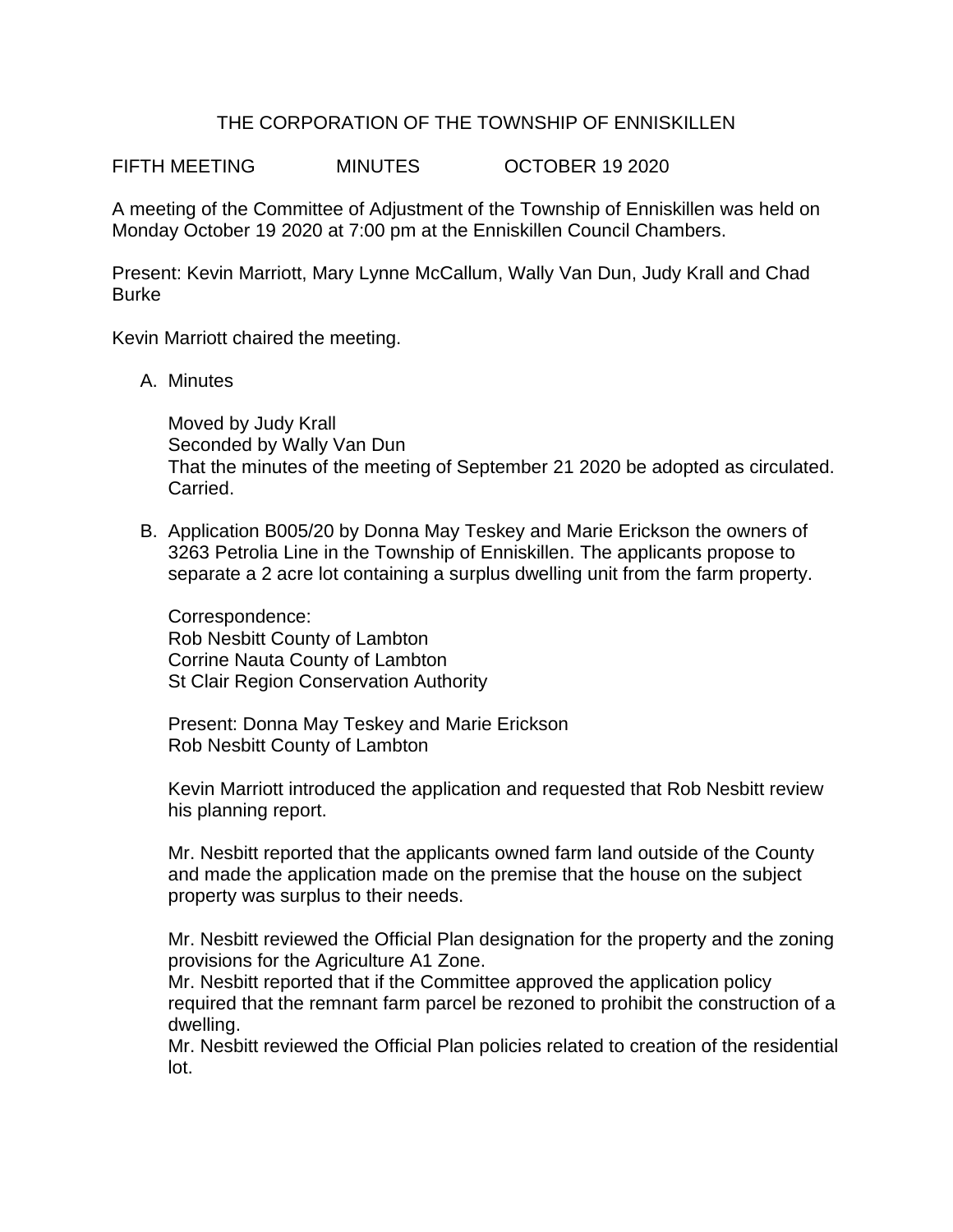Mr. Nesbitt reported that the County Building department had not made recommendations to make changes to the septic system on the property. A request had been made to locate the septic system on the survey of the property.

Mr. Nesbitt noted that the grain bins and the shed should either be left on the farm or removed from the proposed residential lot.

He reported that County public works would not provide an access to Petrolia Line for the retained farm property.

Mr. Nesbitt noted that accommodations in the zoning would be necessary to recognize a reduced rear yard setback associated with the shed if it were left on the residential lot.

The St Clair Conservation Authority commented on the application.

Judy Krall questioned the applicants as to whether they wanted to leave the accessory buildings with the farm.

Mary Lynne McCallum noted that the grain bins should be removed from the property.

Moved by Wally Van Dun Seconded by Mary Lynne McCallum That application B005/20 be approved subject to conditions. Carried.

Conditions:

- 1. That a copy of the deed and survey in a form suitable for registration be deposited with the Secretary Treasurer.
- 2. That a fee of \$250.00 be paid to the Township of Enniskillen by cash or certified cheque.
- 3. That all conditions are to be fulfilled within one year of the notice of decision of this consent. The certificate of consent required by Section 53(42) of the Planning Act must be obtained within one year after notice of decision of this consent.
- 4. That the Township review the access to the municipal road for the severed and retained property and where required that the applicant at their expense have installed accesses approved by the Township.
- 5. That a parks dedication fee of \$1,000 be paid to the Township of Enniskillen.
- 6. That the Township Engineer review existing drainage reports and where required prepare amended schedules to reflect the new property drainage areas. That the applicants pay the cost of the work and agree to the revised schedules.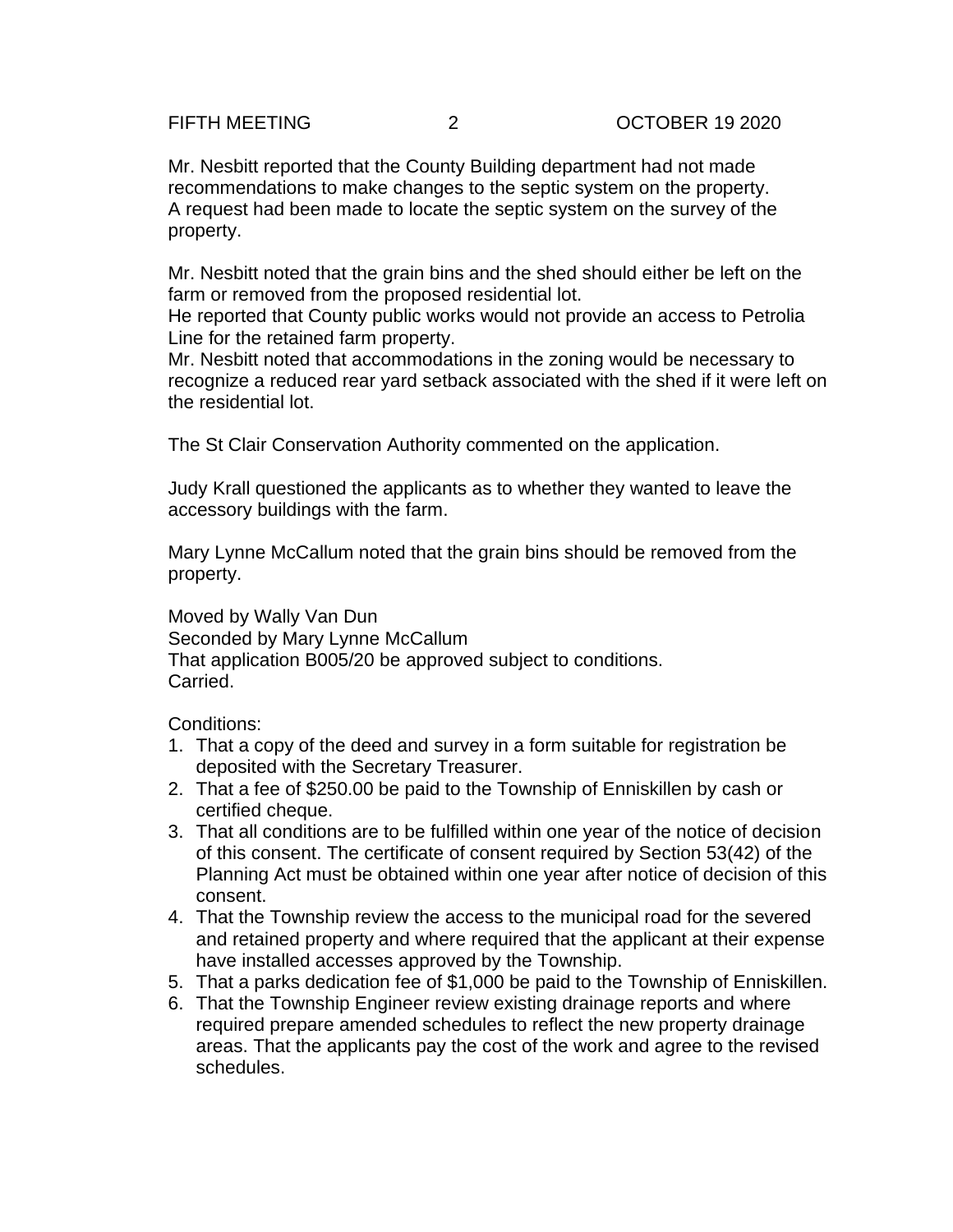- 7. That the applicant submit and have approved a rezoning of the retained farm property to prohibit the construction of a dwelling unit, recognize an oversized accessory building (214 square meters) and a reduced rear yard setback (1.5 meters).
- 8. That the two grain storage bins be removed from the severed lot.
- 9. That the septic system location be included on the survey and a copy provided to the building department.
- 10.That eve troughs be installed on the drive shed outletting water unto the proposed residential lot.

Effect of Oral and Written Submissions:

Submissions were made by the applicant's consultant, County Planning and Development Services, Building Department and St Clair Conservation Authority helped the Committee make an informed decision with appropriate conditions of approval.

Reasons:

The severance complies with the Township Official Plan permitting the separation of a surplus dwelling unit from a farm.

C. Application B006/20 by Nino Silvestri for a property located at 3167 Rokeby Line, Part lot 2 Concession 8 in the Township of Enniskillen. The applicant proposes to separate a 5 acre lot to permit the construction of a residential dwelling.

Correspondence: Rob Nesbitt County of Lambton Corrine Nauta County of Lambton St Clair Region Conservation Authority Neil Lucier

Present: Nino Silvestri, Larry Smale Rob Nesbitt County of Lambton

Chad Burke declared a conflict of interest in that his brother in law was proposing to purchase the property subject to the application.

Kevin Marriott presented the application and requested that Mr. Nesbitt review his report.

Mr. Nesbitt reviewed the Official Plan designations for the property and the described the dimensions of the existing and proposed lots. Mr. Nesbitt reported that the only policy that permitted the creation of residential lots in rural areas was the surplus dwelling unit policy.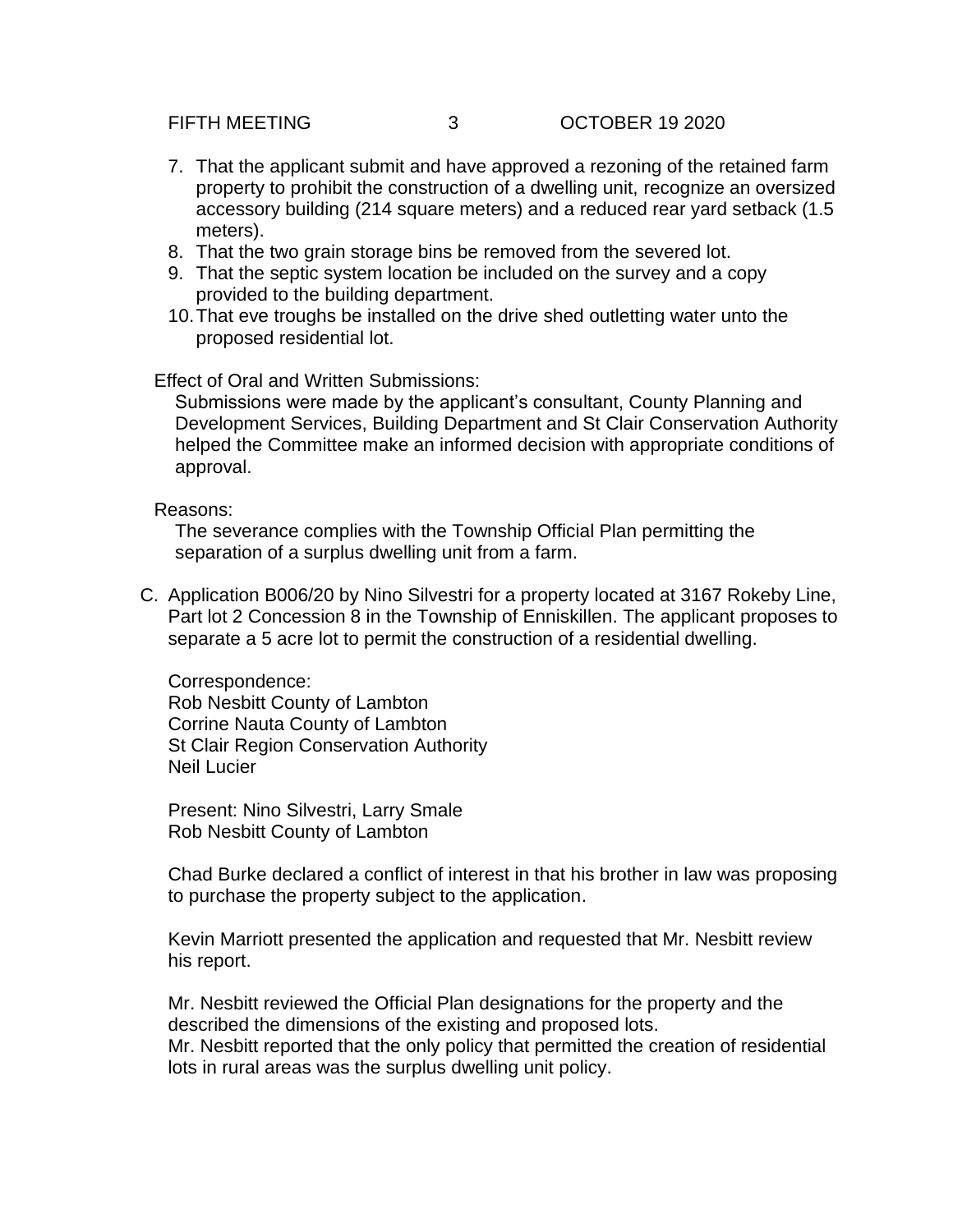### FIFTH MEETING 4 OCTOBER 19 2020

Mr. Nesbitt discussed the Official Plan policies discouraging development within areas with significant woodlots. He also noted that Official Plan only provided policy to create a residential lot through the surplus dwelling unit provision.

Mr. Nesbitt reported that the application did not conform to the Official Plan policies and could not be supported.

The County Building department requested that in the event of the approval of the application that a condition be applied to the decision requiring that the septic system on the current property be located on the survey and submitted to their office.

The St Clair Conservation Authority recommended that the proposed 5 acre lot be reduced to 2 acres and limited to the table land fronting on Rokeby Line. This would have least impact on the Natural Heritage features on the property.

Neil Lucier submitted correspondence indicating that he objected to the application. He noted that the boundary between their two properties was in dispute. He had concerns that any new house constructed on the proposed 5 acre parcel would be built in direct view of his home. He noted that all professionals that he contacted indicated that the proposed severance should not be permitted.

Nino Silvestri noted that Mr. Lucier's parents had constructed the access driveway to their property on his property. He noted that Mr. Lucier would be required to move the driveway.

A discussion took place in regards to reducing the proposed lot to 2 acres. Mr. Silvestri noted that he would rather have the lot at five acres.

Larry Smale questioned the recommendations of the Conservation Authority proposing the reduction in lot size.

Statements were made that the significant woodlot was make up of thorn trees.

Mary Lynne McCallum stated that the proposed lot was a great place to build a house.

Moved by Judy Krall Seconded by Mary Lynne McCallum That application B006/20 be approved subject to conditions. Carried.

1. That a copy of the deed and survey in a form suitable for registration be deposited with the Secretary Treasurer.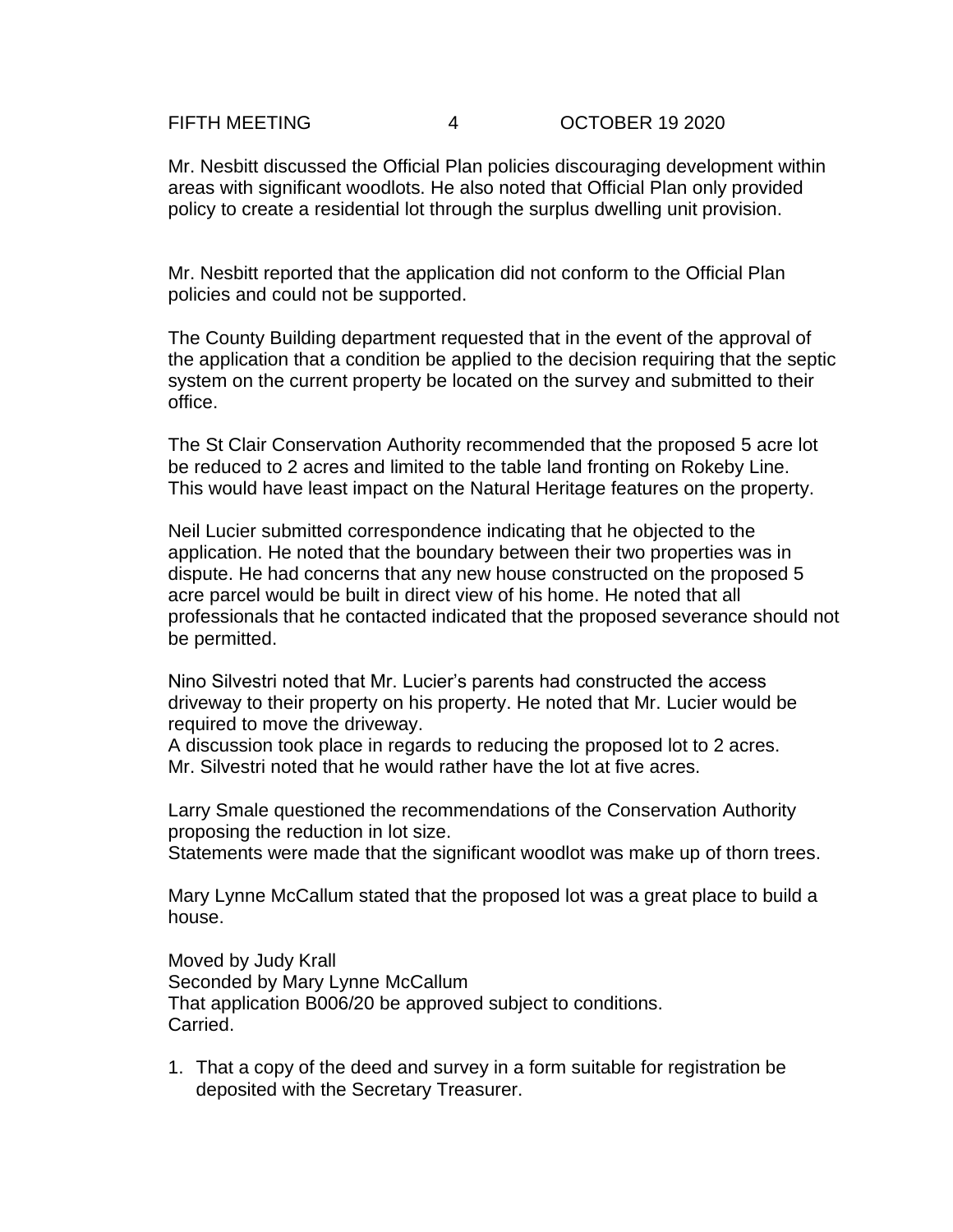- 2. That a fee of \$250.00 be paid to the Township of Enniskillen by cash or certified cheque.
- 3. That all conditions are to be fulfilled within one year of the notice of decision of this consent. The certificate of consent required by Section 53(42) of the

Planning Act must be obtained within one year after notice of decision of this consent.

- 4. That the Township Road Superintendent review the access to the municipal road and where required that the applicant at their expense have installed an access approved by the Road Superintendent for the severed and remnant properties.
- 5. That a parks dedication fee of \$1,000 be paid to the Township of Enniskillen.
- 6. That the applicant be required to connect the severed lot to the municipal water system.

Effect of Oral and Written Submissions:

Submissions were made by the applicants, County Planning and Development Services and Building Department, St Clair Region Conservation Authority and neighbouring property owner which helped the Committee make an informed decision with appropriate conditions of approval.

### Reasons:

The Committee of Adjustment considered the creation of the lot to comply with the development policies of the Official Plan.

D. Application B001/20 by Justin Thompson Kettle Lane

Proposed amendment to condition of severance.

The Clerk reported that Application B001-20 had been approved by the Committee of Adjustment in February of 2020. Condition 7 of the decision required that a report be prepared under the Drainage Act to address drainage issues related to the proposed lot.

The applicants had failed to proceed with the condition and would not be able to meet the requirements of the condition before the expiry of the decision. The Clerk noted that a request had been put forward to amend condition 7 to read as "that the applicant prepare a site drainage plan for the proposed lot that is to be reviewed and approved by the municipality".

The Clerk noted that the amendment was considered minor in nature.